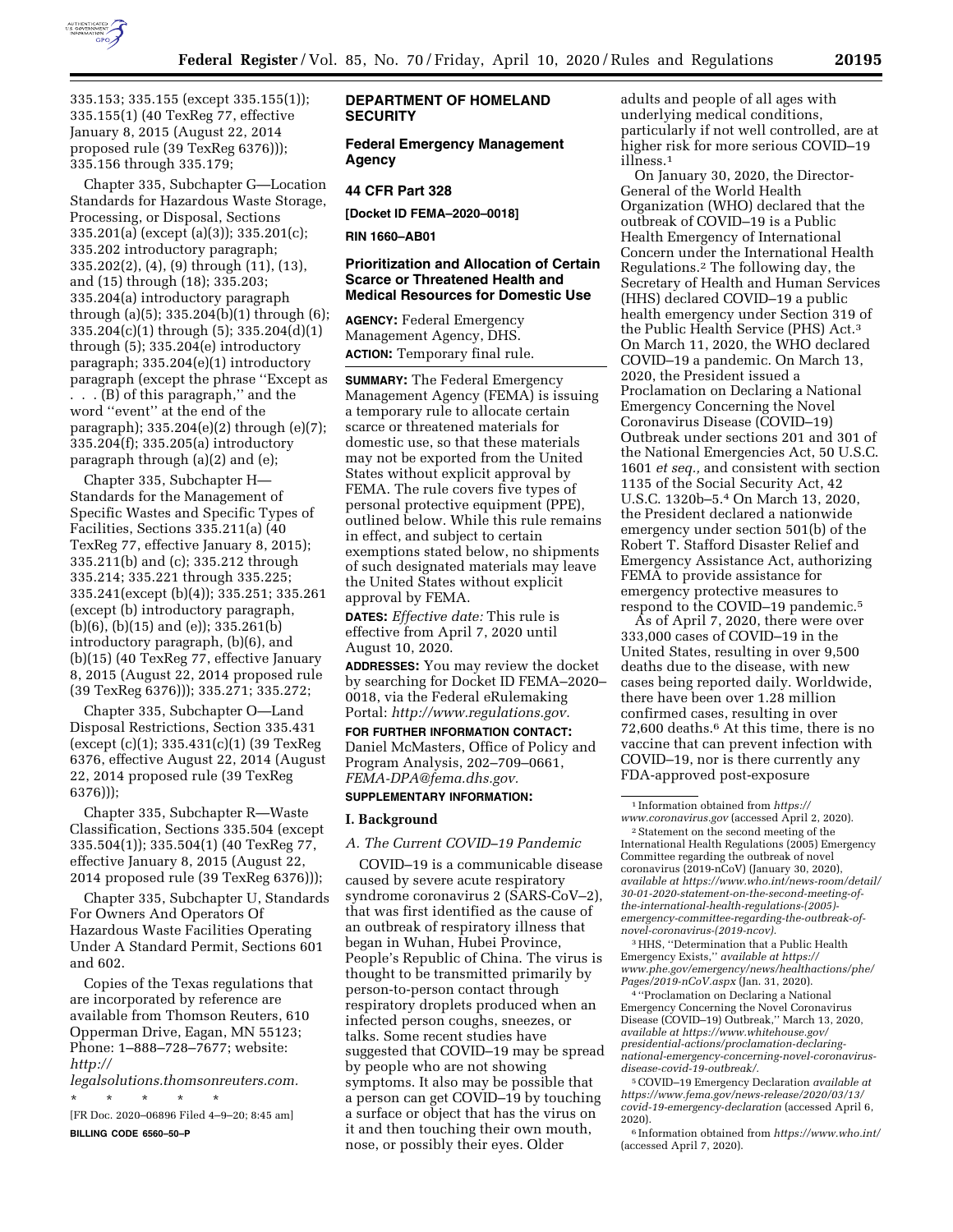prophylaxis for people who may have been exposed to COVID–19. Treatment is currently limited to supportive (or palliative) care for patients who need it. Clinical management for hospitalized patients with COVID–19 is focused on supportive care for complications, including supplemental oxygen and advanced organ support for respiratory failure, septic shock, and multi-organ failure.7

Within the United States, widespread transmission of COVID–19 has occurred. Widespread transmission of COVID–19 has resulted and will continue to result in large numbers of people needing medical care at the same time. Public health and healthcare systems may become overloaded, with elevated rates of hospitalizations and deaths, as well as elevated demand for PPE, including the PPE covered by this rule.

## *B. Legal Authorities*

FEMA is issuing this temporary rule as part of its response to the COVID–19 pandemic. The rule is issued pursuant to the following authorities, among others:

• The Defense Production Act of 1950, as amended (''DPA'' or ''the Act''), and specifically sections 101 and 704 of the Act, 50 U.S.C. 4511, 4554;

• Executive Order 13909, 85 FR 16227 (Mar. 23, 2020);

• Executive Order 13910, 85 FR 17001 (Mar. 26, 2020);

• Executive Order 13911, 85 FR 18403 (Apr. 1, 2020);

• DHS Delegation Number 09052 Rev. 00.1, ''Delegation of Defense Production Act Authority to the Administrator of the Federal Emergency Management Agency'' (Apr. 1, 2020); and

• The Presidential Memorandum on Allocating Certain Scarce or Threatened Health and Medical Resources to Domestic Use (April 3, 2020).8

FEMA describes each authority in turn. The President has broadly delegated authority to make determinations and take action with respect to health and medical resources for COVID–19 response under Section 101 of the DPA to the Secretary of Homeland Security in Executive Order 13911. This authority has in turn been delegated to the FEMA Administrator in DHS Delegation 09052, Rev. 00.1 (Apr. 1, 2020).

First, under subsection 101(a) of the Act, 50 U.S.C. 4511(a), the President may (1) require that performance under contracts or orders (other than contracts of employment) which he deems necessary or appropriate to promote the national defense shall take priority over performance under any other contract or order, and, for the purpose of assuring such priority, require acceptance and performance of such contracts or orders in preference to other contracts or orders by any person he finds to be capable of their performance. The President may also (2) allocate materials, services, and facilities in such manner, upon such conditions, and to such extent as he shall deem necessary or appropriate to promote the national defense. FEMA refers to these authorities as relating to ''priority ratings'' and ''allocation,'' respectively.

Under subsection 101(b) of the Act, 50 U.S.C. 4511(b), the President may not use the aforementioned authorities to control the general distribution of any material in the civilian market unless the President finds (1) that such material is a scarce and critical material essential to the national defense, and (2) that the requirements of the national defense for such material cannot otherwise be met without creating a significant dislocation of the normal distribution of such material in the civilian market to such a degree as to create appreciable hardship.

Under subsection 101(d) of the Act, 50 U.S.C. 4511(d), the head of each Federal agency to which the President delegates authority under section 101 of the Act (1) shall issue, and annually review and update whenever appropriate, final rules, in accordance with 5 U.S.C. 553, that establish standards and procedures by which the priorities and allocations authority under section 101 is used to promote the national defense, under both emergency and nonemergency conditions; and (2) as appropriate and to the extent practicable, consult with the heads of other Federal agencies to develop a consistent and unified Federal priorities and allocations system.9

Second, on March 18, 2020, the President signed Executive Order 13909, which delegated to the Secretary of HHS authority under the DPA for the prioritization and allocation of health and medical resources to respond to the spread of COVID–19. The President determined that to ensure that our healthcare system is able to surge capacity and capability to respond to the spread of COVID–19, it is critical that all health and medical resources needed to respond to the spread of COVID–19 are properly distributed to the Nation's healthcare system and others that need them most at this time. The President found that health and medical resources needed to respond to the spread of COVID–19, including personal protective equipment and ventilators, meet the criteria specified in section 101(b) of the Act (50 U.S.C.  $4511(b)$ ).<sup>10</sup>

Third, on March 23, 2020, the President signed Executive Order 13910, in which the President delegated to the Secretary of HHS the authority under section 102 of the Act to prevent hoarding and price gouging with respect to health and medical resources necessary to respond to the spread of COVID–19. On March 25, 2020, the Secretary of Health and Human Services designated under section 102 of the Act 15 categories of health and medical resources as scarce materials or materials the supply of which would be threatened by accumulation in excess of the reasonable demands of business, personal, or home consumption, or for the purpose of resale at prices in excess of prevailing market prices (''scarce or threatened materials''). *See* 85 FR 17592 (Mar. 30, 2020). These designated items include certain PPE materials that are the subject of this rulemaking.

Fourth, on March 27, 2020, the President signed Executive Order 13911, which (among other things) delegated to

10The Executive Order delegates to the Secretary of Health and Human Services the President's authority under section 101 of the Act, 50 U.S.C. 4511, including the authority to identify additional specific health and medical resources that meet the criteria of section 101(b). The Executive Order allows the Secretary of Health and Human Services, using the delegated authority under section 101 of the Act, to determine, in consultation with the Secretary of Commerce and the heads of other executive departments and agencies as appropriate, the proper nationwide priorities and allocation of all health and medical resources needed to respond to the spread of COVID–19 within the United **States** 

<sup>7</sup> Information obtained from *[https://](https://www.coronavirus.gov) [www.coronavirus.gov](https://www.coronavirus.gov)* (accessed April 7, 2020).

<sup>8</sup>*See* Memorandum on Allocating Certain Scarce or Threatened Health and Medical Resources to Domestic Use for the Secretary of Health and Human Services, the Secretary of Homeland Security, and the Administrator of the Federal Emergency Management Agency (Apr. 3, 2020), *[https://www.whitehouse.gov/presidential-actions/](https://www.whitehouse.gov/presidential-actions/memorandum-allocating-certain-scarce-threatened-health-medical-resources-domestic-use/)  [memorandum-allocating-certain-scarce-threatened](https://www.whitehouse.gov/presidential-actions/memorandum-allocating-certain-scarce-threatened-health-medical-resources-domestic-use/)[health-medical-resources-domestic-use/](https://www.whitehouse.gov/presidential-actions/memorandum-allocating-certain-scarce-threatened-health-medical-resources-domestic-use/)* (last visited Apr. 5, 2020).

<sup>9</sup>FEMA has not yet issued comprehensive regulations on its implementation of section 101 of the Act. As noted below, FEMA was only recently delegated authority under section 101 of the Act. As described in greater detail below, this temporary final rule implements section 101(a) of the Act and related authority for a specific purpose and for a limited period of time. FEMA anticipates issuing comprehensive regulations under section 101 of the Act in the near future. In addition to section 101 of the Act, this rule implements FEMA's broad delegated authority under section 704 of the Act, 50

U.S.C. 4554, to prescribe such regulations and issue such orders as FEMA may determine appropriate to carry out its delegated authorities under the Act. The President has delegated this authority to the Secretary of Homeland Security under sections 2 and 5 of Executive Order 13911, who in turn delegated it to the Administrator of FEMA in DHS Delegation 09052, Rev. 00.1 (Apr. 1, 2020).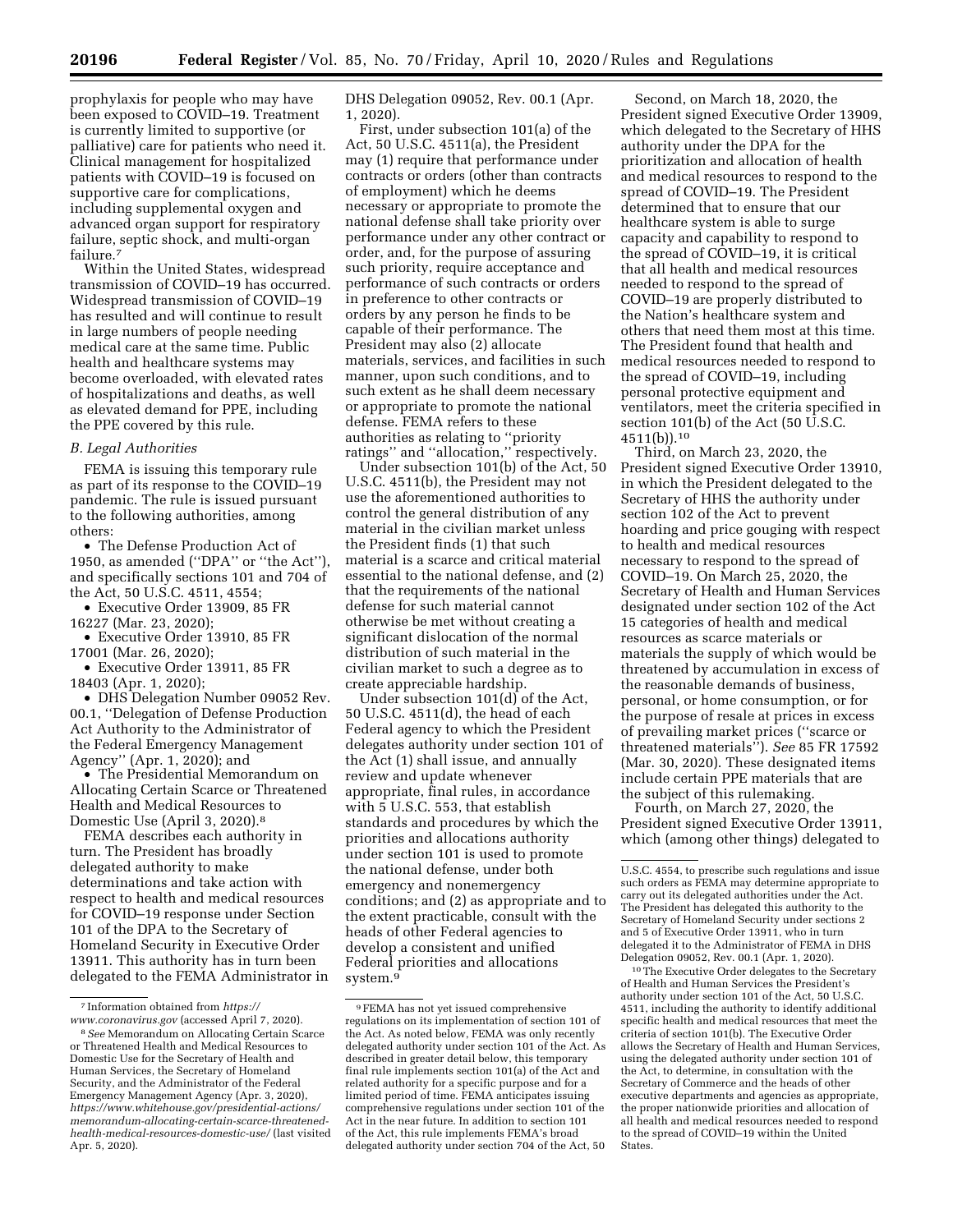the Secretary of Homeland Security the President's authority under section 101 of the Act with respect to health and medical resources needed to respond to the spread of COVID–19 within the United States. The Executive Order provides that the Secretary of Homeland Security may use the authority under section 101 of the Act to determine, in consultation with the heads of other executive departments and agencies as appropriate, the proper nationwide priorities and allocation of health and medical resources, including by

controlling the distribution of such materials (including applicable services) in the civilian market, for responding to the spread of COVID–19 within the United States.11 The Secretary of Homeland Security has delegated his authorities under Executive Order 13911 to FEMA. *See* DHS Delegation 09052, Rev. 00.1 (Apr. 1, 2020).

Finally, on April 3, 2020, the President signed a Memorandum on Allocating Certain Scarce or Threatened Health and Medical Resources to Domestic Use. The Memorandum reaffirmed the delegations and findings contained in Executive Orders 13909, 13910, and 13911, including that health and medical resources needed to respond to the spread of COVID–19, including personal protective equipment (PPE) and ventilators, meet the criteria specified in section 101(b) of the Act, *i.e.,* that (1) such material is a scarce and critical material essential to the national defense, and (2) that the requirements of the national defense for such material cannot otherwise be met without creating a significant dislocation of the normal distribution of such material in the civilian market to such a degree as to create appreciable hardship. The President further stated that to ensure that these scarce or threatened PPE materials remain in the United States for use in responding to the spread of COVID–19, it is the policy of the United States to prevent domestic brokers, distributors, and other intermediaries from diverting such material overseas.

In furtherance of such policy, the President directed that the Secretary of Homeland Security, through the FEMA Administrator, and in consultation with the Secretary of HHS, shall use any and all authority available under section 101 of the Act to allocate to domestic use,

as appropriate, the following scarce or threatened materials designated by the Secretary of HHS under Section 102 of the DPA:

• N95 Filtering Facepiece Respirators, including devices that are disposable half-face-piece non-powered airpurifying particulate respirators intended for use to cover the nose and mouth of the wearer to help reduce wearer exposure to pathogenic biological airborne particulates;

• Other Filtering Facepiece Respirators (*e.g.,* those designated as N99, N100, R95, R99, R100, or P95, P99, P100), including single-use, disposable half-mask respiratory protective devices that cover the user's airway (nose and mouth) and offer protection from particulate materials at an N95 filtration efficiency level per 42 CFR 84.181;

• Elastomeric, air-purifying respirators and appropriate particulate filters/cartridges;

• PPE surgical masks, including masks that cover the user's nose and mouth and provide a physical barrier to fluids and particulate materials; and

• PPE gloves or surgical gloves, including those defined at 21 CFR 880.6250 (exam gloves) and 878.4460 (surgical gloves) and such gloves intended for the same purposes.

Pursuant to this Memorandum, and with the authority delegated to the Secretary of Homeland Security in E.O. 13911 and re-delegated to the FEMA Administrator in DHS Delegation 09052 Rev. 00.1, FEMA now issues this allocation order as a temporary rule.

#### **II. Provisions of the Temporary Final Rule**

Following consultation with the Secretary of HHS; pursuant to the President's direction; and as an exercise of the Administrator's priority order, allocation, and regulatory authorities under the Act, the Administrator has determined that the scarce or threatened materials identified in the April 3, 2020 Presidential Memorandum (''covered materials'') shall be allocated for domestic use, and may not be exported from the United States without explicit approval by FEMA. *See* new 44 CFR 328.102(a).

The rule is necessary and appropriate to promote the national defense with respect to the covered materials because the domestic need for them exceeds the supply. Under this temporary rule, before any shipments of such covered materials may leave the United States, CBP will detain the shipment temporarily, during which time FEMA will determine whether to return for domestic use, issue a rated order for, or allow the export of part or all of the

shipment under section 101(a) of the Act, 50 U.S.C. 4511(a). FEMA will make such a determination within a reasonable time of being notified of an intended shipment and will make all decisions consistent with promoting the national defense. *See* new 44 CFR 328.102(b). FEMA will work to review and make determinations quickly and will endeavor to minimize disruptions to the supply chain.

In determining whether it is necessary or appropriate to promote the national defense to purchase covered materials, or allocate materials for domestic use, FEMA may consult other agencies and will consider the totality of the circumstances, including the following factors: (1) The need to ensure that scarce or threatened items are appropriately allocated for domestic use; (2) minimization of disruption to the supply chain, both domestically and abroad; (3) the circumstances surrounding the distribution of the materials and potential hoarding or price-gouging concerns; (4) the quantity and quality of the materials; (5) humanitarian considerations; and (6) international relations and diplomatic considerations.

This rule contains an exemption that the Administrator has determined to be necessary or appropriate to promote the national defense. *See* new 44 CFR 328.102(c). Specifically, the Administrator has determined that FEMA will not purchase covered materials from shipments made by or on behalf of U.S. manufacturers with continuous export agreements with customers in other countries since at least January 1, 2020, so long as at least 80 percent of such manufacturer's domestic production of covered materials, on a per item basis, was distributed in the United States in the preceding 12 months. The Administrator decided that this exemption is necessary or appropriate to promote the national defense because it would limit the impact of this order on pre-existing commercial relationships, in recognition of the importance of these commercial relationships to the international supply chain, and for humanitarian reasons, in consideration of the global nature of the COVID–19 pandemic. If FEMA determines that a shipment of covered materials falls within this exemption, such materials may be transferred out of the United States without further review by FEMA, provided that the Administrator may waive this exemption and fully review shipments of covered materials subject to this exemption for further action by FEMA, if the Administrator determines that doing so is necessary or appropriate

<sup>11</sup>The Executive Order also delegated to the Secretary of Homeland Security the authority under section 102 of the Act to prevent hoarding and price gouging with respect to such resources, and requires that before exercising the authority under section 102 of the Act, the Secretary of Homeland Security shall consult with the Secretary of Health and Human Services.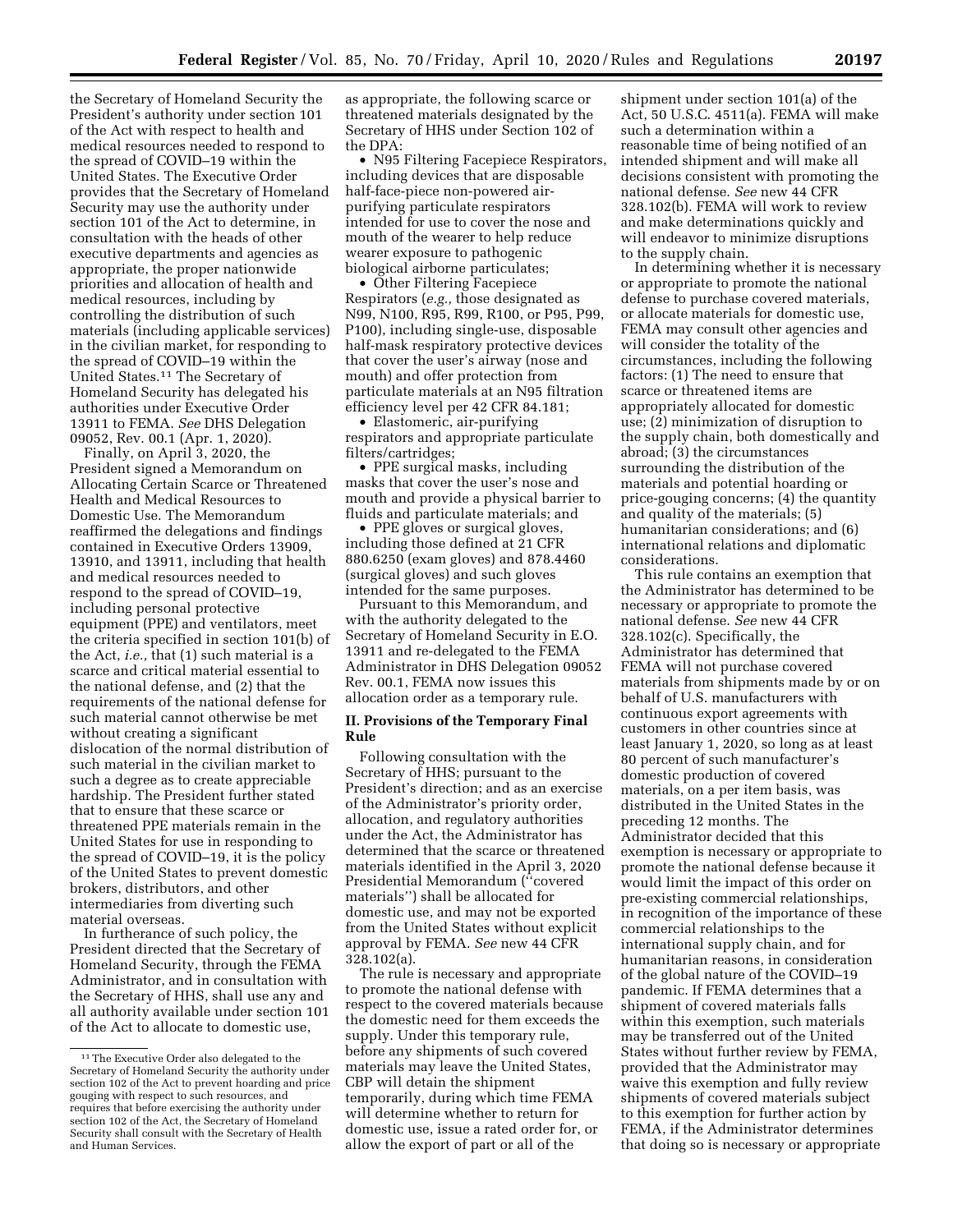to promote the national defense. FEMA may develop additional guidance regarding which exports are covered by this exemption, and encourages manufacturers to contact FEMA with specific information regarding their status under this exemption.

The Administrator may establish, in his discretion, additional exemptions that he determines are necessary or appropriate to promote the national defense and will announce any such exemptions by notice in the **Federal Register**.

FEMA will implement this rule with the cooperation and assistance of other U.S. Government agencies, including CBP, and will work with manufacturers, brokers, distributors, exporters, and shippers to ensure that the applicable requirements are carried out. Any covered materials intended for export may be detained by CBP while FEMA conducts its review of the shipment. FEMA will review the shipment and provide notification as soon as possible regarding the disposition of the covered materials under this order, provided that any goods that have been detained by CBP and are subsequently made subject to a DPA-rated order will be consigned to FEMA pending further distribution or agency direction. FEMA may provide additional guidance regarding the application of any exemptions to this temporary rule, as appropriate.

FEMA may conduct such investigations and issue such requests for information as may be necessary for the enforcement of the Act, including this rule. *See* new 44 CFR 328.104(a); *see also* section 705 of the Act, 50 U.S.C. 4555; Executive Order 13911, 85 FR 18403 (Apr. 1, 2020). FEMA may seek an injunction or other order whenever, in the Administrator's judgment, a person has engaged or is about to engage in any acts or practices which constitute or will constitute a violation of the Act or any rule or order issued thereunder. *See* new 44 CFR 328.104(b); *see also*  section 706 of the Act, 50 U.S.C. 4556. In addition to an injunction, failure to comply fully with this rule is a crime punishable by a fine of not more than \$10,000 or imprisonment for not more than one year, or both. *See* new 44 CFR 328.104(c); *see also* section 103 of the Act, 50 U.S.C. 4513. In addition, pursuant to 18 U.S.C. 554, whoever fraudulently or knowingly exports or sends from the United States, or attempts to export or send from the United States, any merchandise, article, or object contrary to any U.S. law or regulation, or receives, conceals, buys, sells, or in any manner facilitates the transportation, concealment, or sale of

such merchandise, article, or object, prior to exportation, knowing the same to be intended for exportation contrary to any U.S. law or regulation, faces up to 10 years' imprisonment, a fine, or both, if convicted.

At any point in time, and to the extent consistent with United States policy, the FEMA Administrator may determine additional materials to be subject to this allocation order. Upon a determination under section 101(b) of the DPA that an additional material is a scarce and critical material essential for national defense, and that being allocated to domestic use under this allocation order is the only way to meet national defense requirements without significant disruption to the domestic markets, the Administrator will include these additional materials in this allocation order, and will provide notification of this decision through publication in the **Federal Register.** 

## **III. Regulatory Procedure and Analyses**

# *A. Temporary Rule With Immediate Effective Date*

Agency rulemaking is generally governed by the agency rulemaking provisions of the Administrative Procedure Act (APA). *See* 5 U.S.C. 553. Such provisions generally require that, unless the rule falls within one of a number of enumerated exceptions, or unless another statute exempts the rulemaking from the requirements of the APA, FEMA must publish a notice of proposed rulemaking in the **Federal Register** that provides interested persons an opportunity to submit written data, views, or arguments, prior to finalization of regulatory requirements. Section 553(b)(B) authorizes a department or agency to dispense with the prior notice and opportunity for public comment requirement when the agency, for ''good cause,'' finds that notice and public comment thereon are impracticable, unnecessary, or contrary to the public interest.

This rule is exempt from the APA under section 709(a) of the Act, 50 U.S.C. 4559(a). Instead, this rule is issued subject to the provisions of section 709(b). Pursuant to section 709(b)(2) of the Act, the Administrator has concluded, based on the facts related to the COVID–19 pandemic, which already have been summarized in this document, that, with respect to this temporary rule, urgent and compelling circumstances make compliance with the notice and comment requirements of section 709(b)(1) of the Act, 50 U.S.C. 4559(b)(1), impracticable. If final regulations become necessary, an

opportunity for public comment will be provided for not less than 30 days before such regulations become final, pursuant to section 709(b)(2)(C) of the Act, 50 U.S.C. 4559(b)(2)(C).

Furthermore, the same facts that warrant waiver under section 709(b)(2) of the Act would constitute good cause for FEMA to determine, under the APA, that notice and public comment thereon are impractical, unnecessary, or contrary to the public interest, and that the temporary rule should become effective upon display at the **Federal Register**.

As the President has noted, although the Federal Government, along with State and local governments, have taken preventative and proactive measures to slow the spread of the virus SARS-CoV– 2, and the disease it causes, COVID–19, and to treat those affected. The spread of COVID–19 within the Nation's communities threatens to strain the Nation's healthcare systems. It is imperative that health and medical resources needed to respond to the spread of COVID–19, including the PPE affected by this rule, are allocated for domestic use as appropriate. This temporary rule is needed to appropriately allocate scarce or threatened items for domestic use.

The measures described in this rule are being issued on a temporary basis. This temporary rule will cease to be in effect on August 10, 2020.

#### *B. Executive Orders 12866 and 13563*

Executive Orders 12866 and 13563 direct agencies to assess all costs and benefits of available regulatory alternatives and, if regulation is necessary, to select regulatory approaches that maximize net benefits (including potential economic, environmental, and public health and safety effects; distributive impacts; and equity). Executive Order 13563 emphasizes the importance of quantifying both costs and benefits, reducing costs, harmonizing rules, and promoting flexibility. Section 3(f) of Executive Order 12866 defines a ''significant regulatory action'' as an action that is likely to result in a regulation (1) having an annual effect on the economy of \$100 million or more in any one year, or adversely and materially affecting a sector of the economy, productivity, competition, jobs, the environment, public health or safety, or State, local, or tribal governments or communities (also referred to as ''economically significant''); (2) creating a serious inconsistency or otherwise interfering with an action taken or planned by another agency; (3) materially altering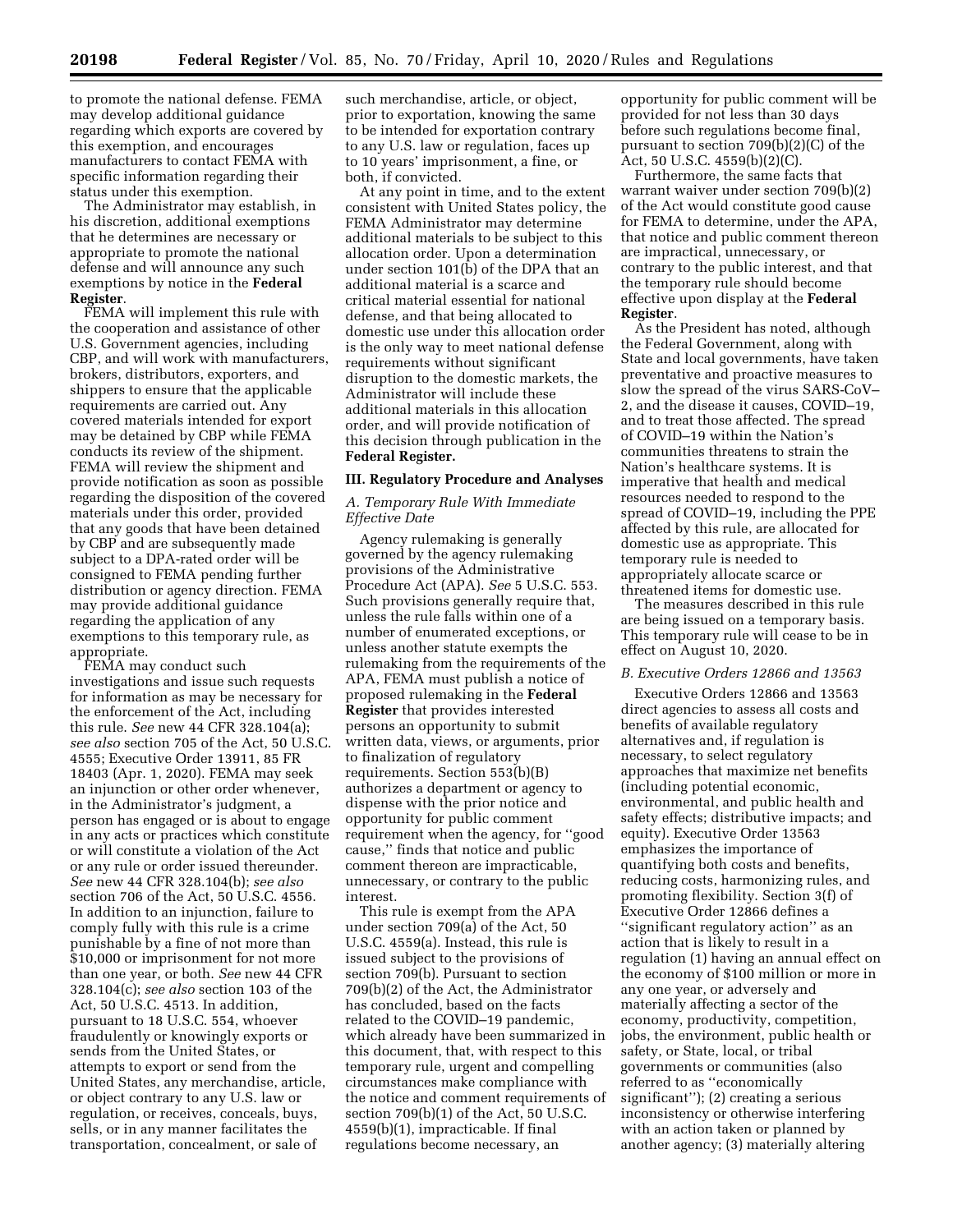the budgetary impacts of entitlement grants, user fees, or loan programs or the rights and obligations of recipients thereof; or (4) raising novel legal or policy issues arising out of legal mandates, the President's priorities, or the principles set forth in the Executive Order.

The Office of Management and Budget has designated this temporary rule as an economically significant regulatory action. Given that the temporary rule is a significant regulatory action, FEMA proceeds under the emergency provision of Executive Order 12866, section 6(a)(3)(D) based on the need for immediate action, as described above.

#### *C. Regulatory Flexibility Act*

The Regulatory Flexibility Act (RFA) generally requires that when an agency issues a proposed rule, or a final rule that the agency issues under 5 U.S.C. 553 after being required by that section or any other law to publish a general notice of proposed rulemaking, the agency must prepare a regulatory flexibility analysis that meets the requirements of the RFA and publish such analysis in the **Federal Register**. 5 U.S.C. 603, 604.

This is neither a proposed rule, nor a final rule that the agency has issued under 5 U.S.C. 553 of this title after being required by that section or any other law to publish a general notice of proposed rulemaking. This is a temporary rule issued without a prior proposed rule, under the separate authority of the Defense Production Act of 1950. Accordingly, a regulatory flexibility analysis is not required.

## *D. Unfunded Mandates Reform Act*

Section 202 of the Unfunded Mandates Reform Act of 1995 (Unfunded Mandates Act), 2 U.S.C. 1532, requires that covered agencies prepare a budgetary impact statement before promulgating a rule that includes any Federal mandate that may result in the expenditure by State, local, and tribal governments, in the aggregate, or by the private sector, of \$100 million in 1995 dollars, updated annually for inflation. Currently, that threshold is approximately \$172 million. If a budgetary impact statement is required, section 205 of the Unfunded Mandates Act also requires covered agencies to identify and consider a reasonable number of regulatory alternatives before promulgating a rule. DHS has determined that this rule is not expected to result in expenditures by State, local, and tribal governments, or by the private sector, of \$172 million or more in any one year. This rule imposes no requirements on State, local, and tribal

governments and, therefore, cannot require them to expend any funds, let alone \$172 million. To the extent that this rule affects the private sector, it only prohibits conduct, namely certain exports. It does not require any private sector expenditures within the meaning of the Unfunded Mandates Act. Further, the rule is excluded from the Unfunded Mandates Act under 2 U.S.C. 1503(4) and (5).

# *E. National Environmental Policy Act (NEPA)*

Under the National Environmental Policy Act of 1969 (NEPA), as amended, 42 U.S.C. 4321 *et seq.,* an agency must prepare an environmental assessment or environmental impact statement for any rulemaking that significantly affects the quality of the human environment. FEMA has determined that this rulemaking does not significantly affect the quality of the human environment and consequently has not prepared an environmental assessment or environmental impact statement.

Rulemaking is a major Federal action subject to NEPA. Categorical exclusion A3 included in the list of exclusion categories at Department of Homeland Security Instruction Manual 023–01– 001–01, Revision 01, Implementation of the National Environmental Policy Act, Appendix A, issued November 6, 2014, covers the promulgation of rules, issuance of rulings or interpretations, and the development and publication of policies, orders, directives, notices, procedures, manuals, and advisory circulars if they meet certain criteria provided in A3(a–f). This interim final rule meets Categorical Exclusion A3(a), ''Those of a strictly administrative or procedural nature''.

#### *F. Executive Order 13132: Federalism*

This rule has been reviewed under Executive Order 13132, Federalism, 64 FR 43255 (August 4, 1999). That Executive Order imposes certain requirements on agencies formulating and implementing policies or regulations that preempt State law or that have federalism implications. DHS has determined that this temporary rule will not have a substantial direct effect on the States, on the relationship between the National Government and the States, or on the distribution of power and responsibilities among the various levels of Government. Furthermore, there are no provisions in this rule that impose direct compliance costs on State and local governments. Accordingly, DHS believes that the rule does not warrant additional analysis under Executive Order 13132.

#### *G. Congressional Review Act*

Under the Congressional Review of Agency Rulemaking Act (CRA), 5 U.S.C. 801–808, before a rule can take effect, the Federal agency promulgating the rule must: Submit to Congress and to the Government Accountability Office (GAO) a copy of the rule; a concise general statement relating to the rule, including whether it is a major rule; the proposed effective date of the rule; a copy of any cost-benefit analysis; descriptions of the agency's actions under the Regulatory Flexibility Act and the Unfunded Mandates Reform Act; and any other information or statements required by relevant executive orders.

FEMA has sent this rule to the Congress and to GAO pursuant to the CRA. The Office of Information and Regulatory affairs has determined that this rule is a ''major rule'' within the meaning of the CRA. As this rule is being promulgated under the good cause exception to notice and comment under the Administrative Procedure Act, there is not a required delay in the effective date. *See* 5 U.S.C. 808.

#### **List of Subjects in 44 CFR Part 328**

Administrative practice and procedure, Business and industry, Government contracts, Health or medical resource, Hoarding, Investigations, Materials, National defense, Scarce materials, Strategic and critical materials, Threatened materials.

Accordingly, for the reasons set forth in the preamble, and effective from April 7, 2020 until August 10, 2020, chapter I of title 44 of the Code of Federal Regulations is amended by adding part 328 to read as follows:

## **PART 328—COVID–19 ALLOCATION ORDERS AND PRIORITY ORDER REVIEW UNDER THE DEFENSE PRODUCTION ACT**

- Sec.<br>328.101 Basis and purpose.
- 328.102 Requirements.
- 328.103 Designation of covered materials.
- 328.104 Investigations and injunctions;
	- penalties.

**Authority:** Sections 101 *et seq.* of the Defense Production Act of 1950, 50 U.S.C. 4511, *et seq.;* Executive Order 13909, 85 FR 16227 (Mar. 23, 2020); Executive Order 13911, 85 FR 18403 (Apr. 1, 2020); DHS Delegation 09052, Rev. 00.1 (Apr. 1, 2020); Presidential Memorandum on Allocating Certain Scarce or Threatened Health and Medical Resources to Domestic Use (April 3, 2020).

# **§ 328.101 Basis and purpose.**

(a) *Basis.* These rules are issued pursuant to section 101 of the Defense Production Act of 1950, as amended, 50